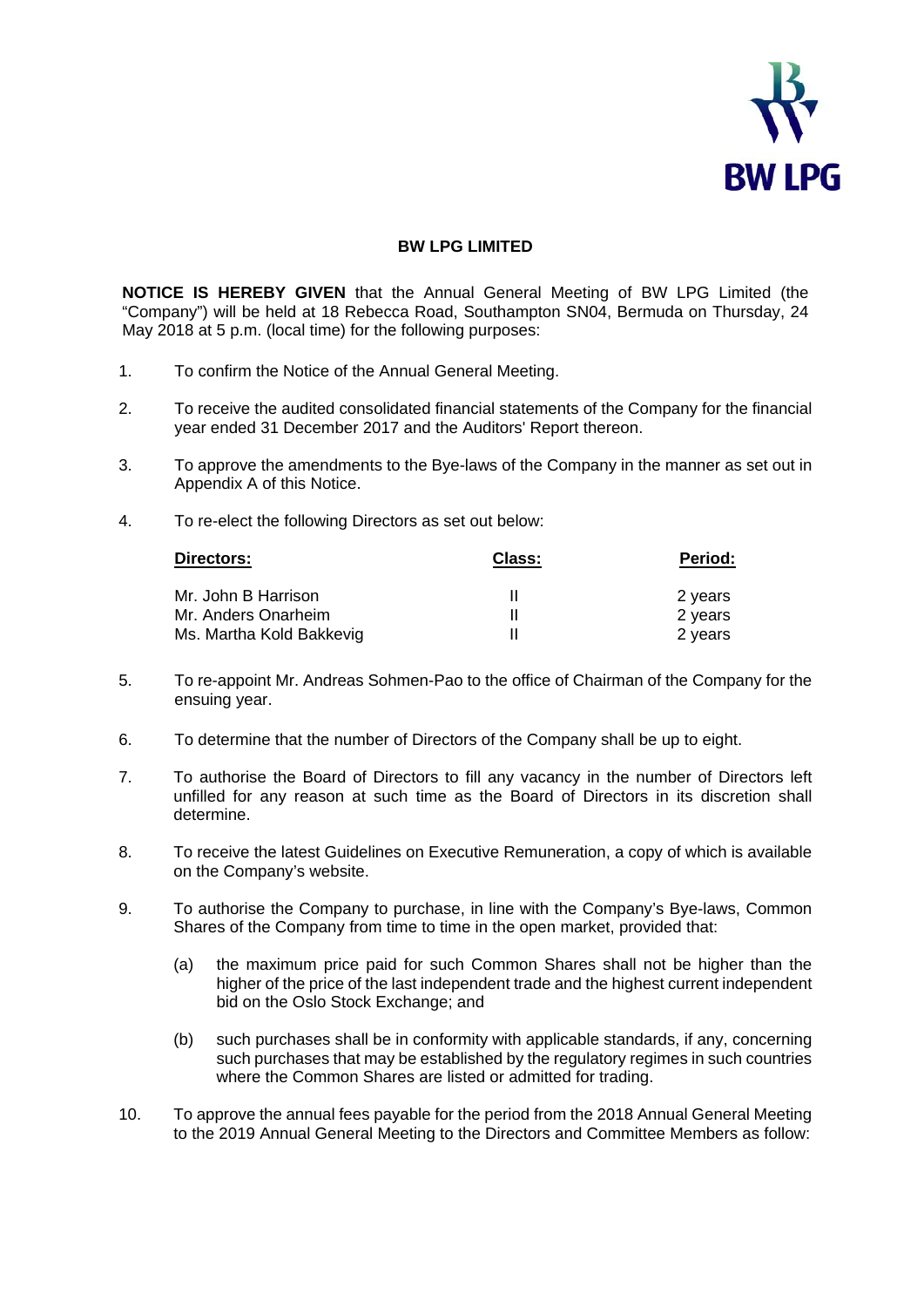| Role                                  | Fees              |
|---------------------------------------|-------------------|
| Chairman                              | <b>USD 80,000</b> |
| Vice Chairman                         | <b>USD 70,000</b> |
| <b>Board Members</b>                  | <b>USD 60,000</b> |
| <b>Audit Committee Chair</b>          | <b>USD 15,000</b> |
| <b>Audit Committee Member</b>         | <b>USD 10,000</b> |
| <b>Remuneration Committee Chair</b>   | <b>USD 10,000</b> |
| <b>Remuneration Committee Member</b>  | USD 5,000         |
| Nomination Committee Chair and Member | NOK 20,000        |

11. To consider, and if thought fit, to approve the appointment of KPMG LLP as Auditor to hold office until the conclusion of the next annual general meeting and to authorise the Board of Directors to determine the Auditor's remuneration.

## BY ORDER OF THE BOARD Registered Office:

Mr. Andreas Sohmen-Pao Suite 412<br>
Chairman of the Board<br>
22 Church

Chairman of the Board<br>
22 Church Street, HM 1189<br>
22 May 2018<br>
22 Mamilton HM EX Hamilton HM EX Bermuda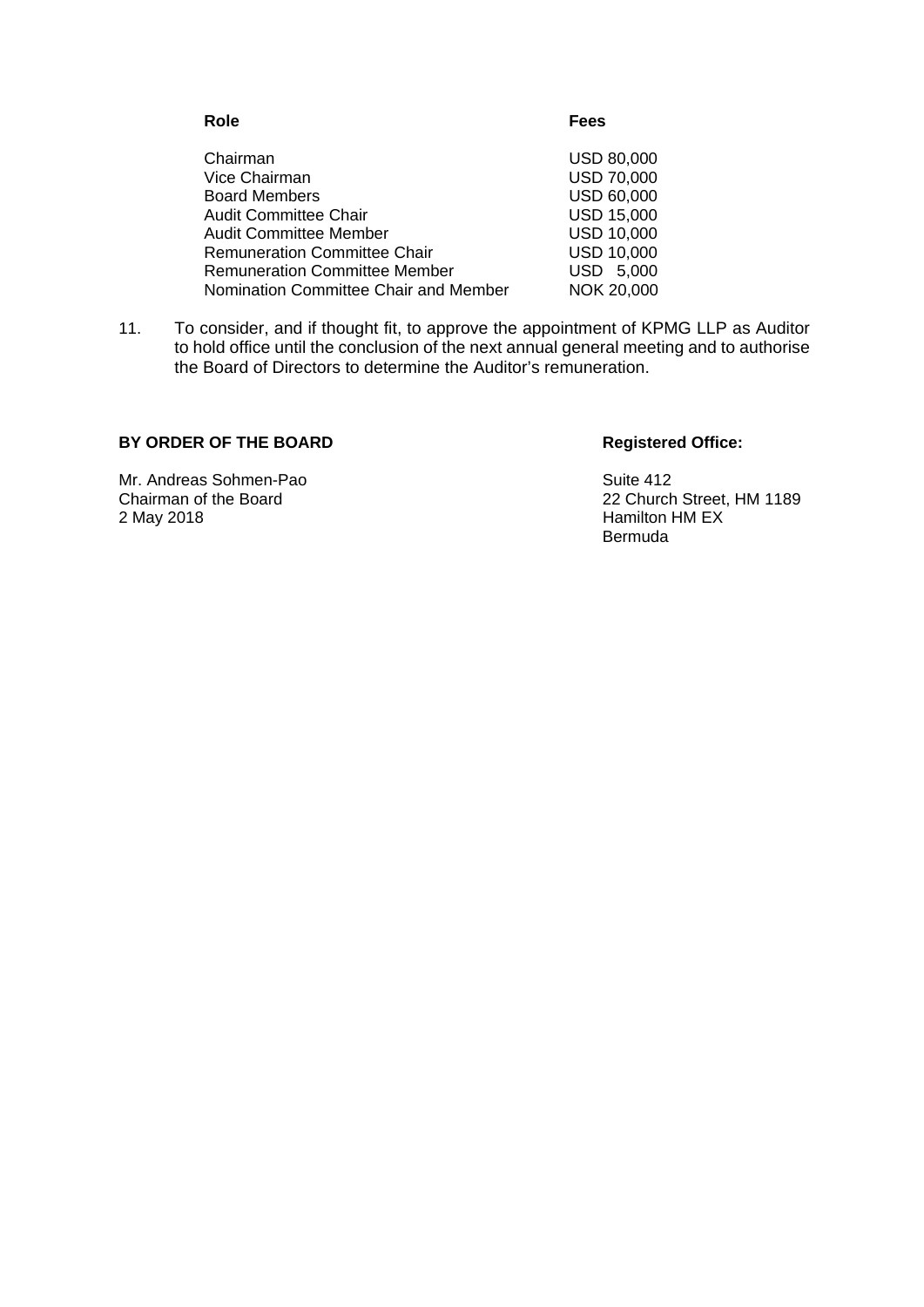## **Notes:**

- 1. A copy of the Annual Report and the Auditors' Report for the financial year ended 31 December 2017 can be accessed at the Company's website at http://www.bwlpg.com. Members who wish to receive printed copies of the Annual Report may submit a written request via electronic mail to bwlpg@bwlpg.com with the member's full name and mailing address clearly indicated.
- 2. The Directors propose that the general meeting approves the amendments to the Company's Bye-laws to include provisions to allow the Directors to take action to investigate the identity of persons who have an interest in the shares of the Company. The proposed provisions are in line with the equivalent provisions of the Norwegian Public Limited Companies Act and the recently adopted EU directive, 2017/828 (Shareholder Rights Directive II), which inter alia sets forth requirements in relation to the companies' right to access the information about the shareholders, including information on the beneficial holders of shares through nominee shareholders. The Directors are also proposing that the Company takes this opportunity to streamline, rationalise and refine the language used in and to amend certain other provisions in the Bye-laws.

The Directors consider the proposed amendments to be in the interests of the Company and they recommend the Shareholders vote in favour of Resolution 1 at the general meeting. A copy of the amended Bye-laws with the amendments shown in red-line is enclosed as Appendix A. A copy of the Bye-laws of the Company is at any time available at the Company's website at http://www.bwlpg.com.

- 3. A description of the competencies and executive functions of the Directors' to be re-elected can be accessed at the Company's website at http://www.bwlpg.com.
- 4. The annual fees payable to the Directors and Committee Members are for the period from 24 May 2018 (Annual General Meeting in 2018) until the date of the next Annual General Meeting of the Company (Annual General Meeting in 2019).
- 5. Only those members entered on the register of members of the Company at 5.00 pm (Oslo time) on **21 May 2018** shall be entitled to attend and vote at the Annual General Meeting in respect of the number of shares registered in their name at that time. Changes to entries on the register of members after 5.00 pm (Oslo time) on **21 May 2018** shall be disregarded in determining the rights of any person to attend and vote at the meeting or any adjournment thereof.
- 6. No member shall be entitled to attend the Annual General Meeting unless written notice of the intention to attend and vote in person or by proxy, together with the power of attorney or other authority (if any) under which it is signed, or a notarially-certified copy of that power of attorney, is sent to DNB Bank ASA, Registrars Department, Dronning Eufemias gate 30, 0191 Oslo, Norway or by e-mail to **vote@dnb.no** not later than **22 May 2018 at 10:00 am (Oslo time).**
- 7. Every member entitled to attend and vote at the Annual General Meeting or any adjournment thereof is entitled to appoint a proxy to attend and vote in his stead on a show of hands or on a poll. A form of proxy is enclosed for this purpose. A proxy need not be a member of the Company. A member who is entitled to cast two or more votes at the Annual General Meeting or any adjournment thereof may appoint more than one proxy.
- 8. To be valid, the form of proxy is to be received by DNB Bank ASA, Registrars Department, at its address at Dronning Eufemias gate 30, 0191 Oslo, not later than **22 May 2018 at 10:00 am (Oslo time)** or by e-mail at **vote@dnb.no** not later than the aforementioned date and time.